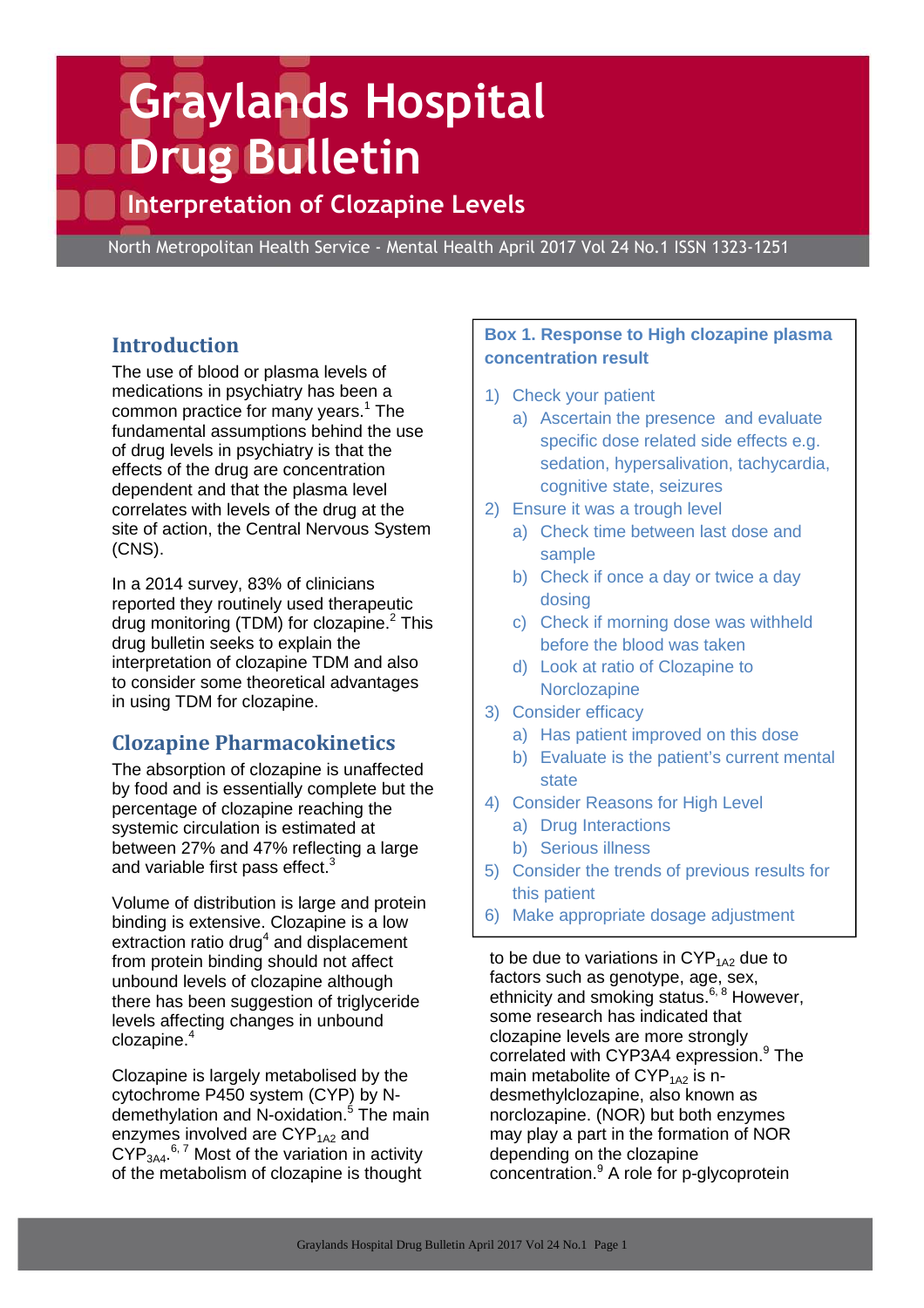has also been proposed and ABCB1 polymorphisms have been associated with regulation of clozapine availability. $7, 8$ 

Ideally, for clozapine monitoring you should first determine your patient's phenotype of  $\text{CYP}_{\text{1A2}}$  and  $\text{CYP}_{\text{3A4}}$ .<sup>1</sup> Caffeine can be used as a probe to determine the activity of  $\text{CYP}_{142}$  and

CYP3A4 can be determined using midazolam as a probe.<sup>1</sup> In clinical practice, this is never done but it remains important to remember that clozapine is primarily metabolised by  $CYP<sub>1A2</sub>$  in most patients but some patients may have the CYP3A3/4 enzyme as the major metabolic pathway. <sup>6</sup>

The reported elimination half-life of clozapine has varied significantly over the years. It appears that the elimination halflife varies with the time of the last data point.<sup>10</sup> MIMS describes elimination as "biphasic with a mean terminal half-life of approximately fourteen hours (range 7.9- 29.1 hours)"<sup>11</sup> however, based on the information presented by Fang et  $al^{10}$ , it is suggested that 10 hours be used for calculation as this is their average elimination half-life at 12 hours post  $dose.<sup>10</sup>$ 

Clozapine nomograms have been developed<sup>12</sup> for estimation of clozapine dose but these are not in common use in Western Australia as it is far simpler to titrate the dose to clinical response, supported by plasma levels..

# **Guidelines for Clozapine Levels**

The use of any TDM results in clinical practice carries the assumption that the underlying guidelines have been followed. Results from samples that do not meet these criteria are essentially useless.<sup>13</sup>

For clozapine, the requirements are

- the sample analysed is plasma,
- it is a trough level
- clozapine has reached steady state levels.

Time of the last dose has a significant influence on serum clozapine levels and clozapine to NOR ratios. NOR levels are less influenced by the time because it has a longer plasma half-life and shows less day-to-day variation when compared with clozapine.<sup>13</sup>

Clozapine concentrations are measured in plasma rather than blood. The two samples are not interchangeable as concentrations differ in whole blood and serum.<sup>14, 15</sup> Clozapine levels in red blood cells are lower than in plasma while NOR levels are higher in red blood cells.<sup>15</sup>

# **Therapeutic Range Evidence**

There is broad consensus for a therapeutic threshold concentration of 350 to 370 mcg/L. $^{8, 13, 14, 16, 17}$  Data also suggests that the minimum level to prevent relapse could be as low as 200mcg/L.<sup>18</sup> Substantial variation in clozapine plasma level may also predict relapse.<sup>18</sup>

The upper limit for clozapine efficacy remains undefined, therefore most literature dealing with an upper limit of clozapine levels are concerned with toxicity rather than efficacy.

It is clear that many side effects of clozapine are related to both dose and rate of titration and most sources suggest levels greater than 600mcg/L are more likely to cause adverse effects.<sup>19</sup> The risk of developing seizures appears to increase with higher concentrations  $($ >1000 mcg/L).<sup>14</sup> Plasma concentration related side effects include seizures, sedation, constipation, enuresis, hypersalivation, tachycardia and hypotension.<sup>5, 14</sup>

The PathWest reference range is given as 350mcg/L to 1000mcg/L. The lower, therapeutic limit is well supported in the literature.. The 1000mcg/L upper limit used by PathWest is taken from the Laboratory Alert Level recommendation of the AGNP Consensus Committeel.<sup>20</sup> It was thought that their proposal for the upper limit of the therapeutic range (600 mcg/L) was restrictive for a last resort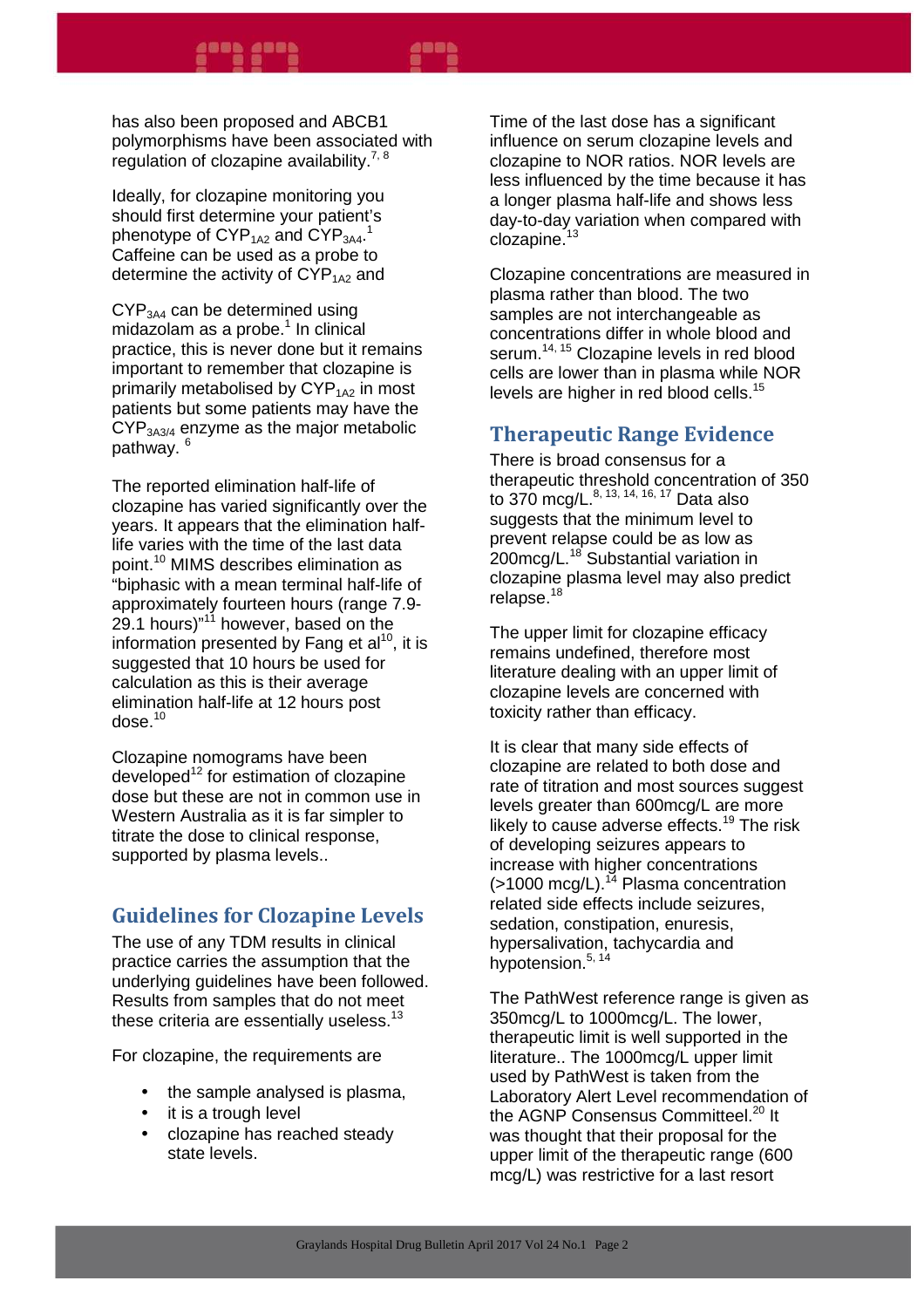#### 4865 4865

emme

The serious toxic effects of agranulocytosis and myocarditis appear to be unrelated to plasma concentrations of clozapine.<sup>14, 16</sup> It is believed that these effects as well as pancreatitis, serositis, eosinophilia are associated with increased pro-inflammatory cytokines.<sup>21</sup>

# **Causes of Variation in Clozapine Levels**

There is wide variation in the relationship between clozapine dose and plasma levels from individual to individual.5, 8, 18, 22 Published literature does support some generalisations;

- Females tend to have higher concentrations of clozapine compared to males. $^{18, 22}$
- Smokers tend to have lower concentrations of clozapine.<sup>18, 22</sup> In older smokers, both men and women tend to have lower doses of clozapine prescribed which accords with the reported decline in activity of the  $CYP_{142}$  enzyme with age.<sup>12, 23</sup>

Apart from drug interactions, other factors that have been proposed to affect clozapine levels include <sup>5</sup>

- Inflammatory reactions causing slower metabolism
- Plasma clozapine to NOR ratio increases at higher clozapine plasma concentrations in some patients (usually at > 600mcg/L)
- Caffeine can inhibit CYP1A2 but the caffeine dose required to make this significant is probably very high
- Serious respiratory infections can be associated with increases in plasma

clozapine. It is also possible that respiratory infections in smokers can lead to reduced smoking or reduced absorption of polyaromatic hydrocarbons so that enzyme induction is lost.

In some patients, clozapine can show dose dependent saturation of metabolism at or slightly above the plasma clozapine concentration associated with efficacy in many patients<sup>5</sup>

After changing the clozapine dose, changes in plasma levels may be delayed. Delayed absorption of clozapine may be due to gastrointestinal hypomotility, a common adverse effect of the drug. Absorption time may be extended while constipation resolves and this may be an explanation for the observation that in some patients, after reducing the dose, clozapine plasma levels appear to continue to increase for some days. This is more often seen when the plasma level has been over 1000mcg/L: <sup>5</sup>.

# **Use of Norclozapine Levels**

Norclozapine, the main metabolite of clozapine, is regarded as an active metabolite.<sup>14</sup> NOR is believed to be associated more with the adverse effects of neutropenia and myocarditis while clozapine itself tends to cause more sedation.<sup>1</sup>

Estimates of the usual ratio of clozapine to NOR vary. The theory has been proposed that a clozapine to NOR ratio of at least two will offer increased clinical benefit and minimise side effects.<sup>24</sup> It is also believed that a ratio of clozapine to NOR of greater than 2 indicates saturation of the CYP $_{142}$ enzyme.<sup>1</sup> In regular, stable dosing, the ratio should remain roughly the same for a patient although it does increase to some extent with increasing plasma levels. $5, 15$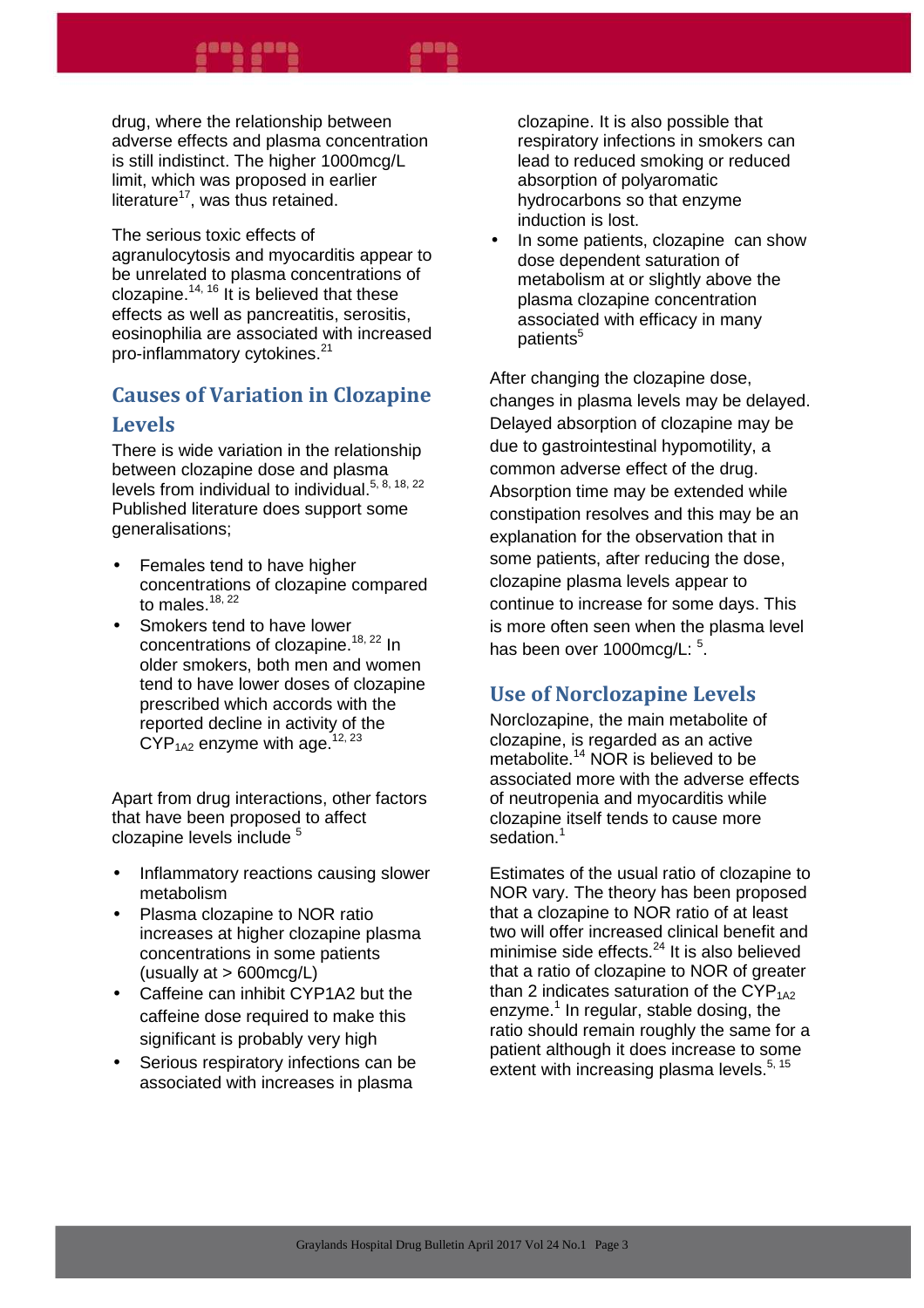Plasma NOR is less affected than clozapine during the absorption phase and NOR has a longer half-life resulting in less day to day variation.<sup>5</sup>

The clozapine to NOR ratio can have practical uses. Changes in the ratio are an indication that something significant has changed in the patient's therapy. A sudden drop in ratio could indicate either non-adherence or the addition of an enzyme inducer e.g. starting smoking. A sharp rise in ratio can indicate a peak level, rather than a trough level or the addition of an enzyme inhibitor e.g. fluvoxamine.

A high ratio of around 3 can also suggest that absorption of clozapine from the last dose may not have been completed at the time the sample was obtained, or that clozapine metabolism is saturated. Some use of professional expertise must be made in interpretation of results as saturation of metabolism only becomes evident at higher plasma clozapine concentrations<sup>5</sup>

# **How to Respond to Aberrant Clozapine Levels**

Although clozapine plasma concentration monitoring is ordered more often than any other antipsychotic, clinicians sometimes have difficulty interpreting results. Box 1 provides steps that could be followed when interpreting plasma levels for drugs like antipsychotics.

It is most important to remember that clozapine plasma levels are only an aid to treatment and clinical response and signs and symptoms should be the primary means for evaluating treatment.

If a high clozapine plasma level is returned, the first action to take is to check on the status of the patient as urgent treatment could be required. Only doserelated side effects should be considered at this stage. Looking for signs of side effects that are believed to be immunogenic in origin (e.g. myocarditis, neutropenia) is not helpful at this stage. If there are signs of clozapine toxicity, the patient should be prescribed symptomatic

#### **Box 2 The PathWest Assay**

The Clinical Pharmacology and Toxicology Laboratory at PathWest uses liquid chromatography tandem mass spectrometry (LC-MS/MS) to perform Therapeutic Drug Monitoring (TDM) of clozapine. The concentrations of clozapine and norclozapine in serum or plasma are reported

The range of the assay covers the expected therapeutic range for clozapine, and the laboratory can report values from approximately 20 mcg/L up to 1800 mcg/L, with a similar range for norclozapine. Analytical imprecision of the assay has been determined to be 3.3% and 4.9% at the lower reporting limit for clozapine and norclozapine respectively. LC-MS/MS analytical technology offers excellent specificity, and the laboratory reports no known interferences for the assay from either endogenous or other compounds such as co-administered medication.

The estimation of Measurement Uncertainty (MU) is a parameter of assay performance in terms of overall precision and accuracy. The MU for the clozapine assay is estimated to be in the order of +/-20%. This is an estimate of the worst case variation. In reality the method performs much better than +/- 20% as demonstrated by validation procedures.

The MU is much smaller than the reference interval but around the "borders" of the therapeutic range, accounting for the MU may allow a result to be viewed as within or outside the range. The clinician must monitor levels rather than decide actions based on a spot test and this result should be interpreted in the light of the trends of this patient's previous results. The clinical response to a high level would range from repeating the test to reducing the dose. The main criteria for analysis must be the clinical response and side effects the patient experiences.

treatment and further investigation should be made for more serious sequelae e.g. ECG for cardiac arrhythmias.

If the patient is physically well and there are no obvious signs of toxicity, then it is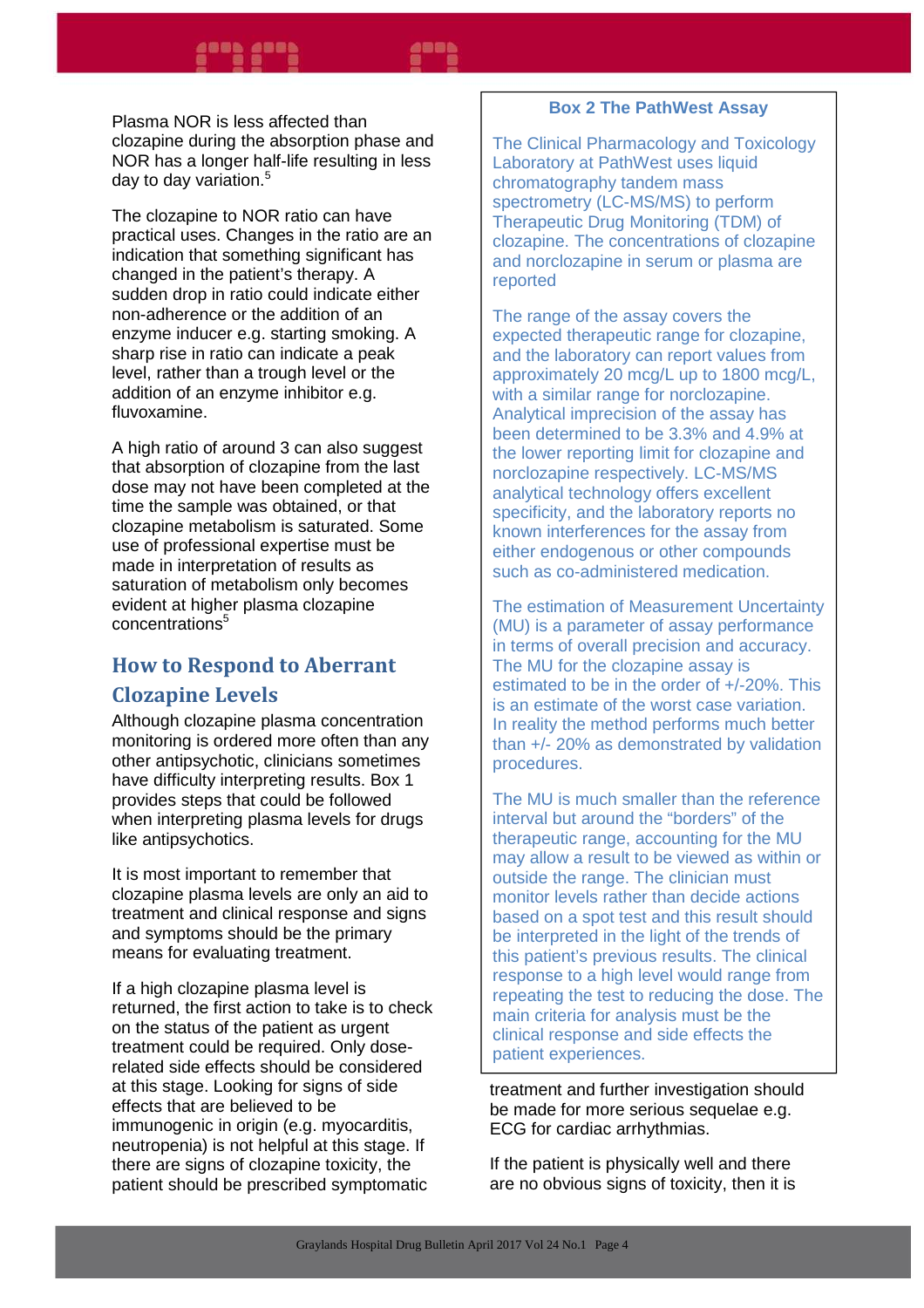important to ensure the result that has been reported is a trough level. Any significant changes in ratio of clozapine to NOR for that result can give a clue as to whether the reported result is a peak or a trough. A peak clozapine level will see the ratio skewed towards clozapine. The clozapine ratio should be compared to previous ratios for that patient. Changes can also indicate inhibition or induction of metabolising enzymes e.g. from other medications or changes in smoking habits. If the time between the last dose and sample is known and it is significantly different to 12 hours, an approximate 12 hour level can be calculated using the first order decay equation

$$
C=C_{o}e^{-kt}
$$

where the elimination rate constant, k is estimated by

$$
k = \frac{0.693}{\mathrm{T\,}_{2}}
$$

and the half-life is assumed to be 10 hours.  $3, 10, 25$ 

Consideration of efficacy at this plasma level follows and then other reasons as to why the level may be high should be sought. Some guidelines like The Maudsley Prescribing Guidelines in Psychiatry suggest the use of prophylactic anticonvulsants should be considered.<sup>18</sup>

Low clozapine levels could be a result of low dose, non-adherence or rapid metabolism. There is little point in requesting a clozapine level early in titration unless there are clear signs of dose-related side effects. If the clozapine dose is more than 100mg per day and no clozapine was detected, it is likely that clozapine has not been taken for several days. $5$ 

It is possible that the result indicates clozapine is in the therapeutic range but clozapine has only been taken just before the blood sample. The clozapine to NOR ratio will allow some interpretation of this type of result. An unexplained change in the patient's ratio to higher clozapine would indicate the result is more likely a peak level.

| <b>Table 1 Theoretical Receptor Affinity of Norclozapine</b> |                         |                                                                      |
|--------------------------------------------------------------|-------------------------|----------------------------------------------------------------------|
| Receptor                                                     | Affinity compared to    | Possible Effect of Increasing                                        |
|                                                              | clozapine               | Norclozapine                                                         |
| Dopamine D2 and D3                                           | <b>Partial Agonist</b>  | Less FPSF and better effect on<br>cognition and negative<br>symptoms |
| Serotonin 5-HT <sub>2C</sub>                                 | Higher                  | Increased seizure risk, weight                                       |
|                                                              |                         | gain, less neutropenia                                               |
| adrenergic $\alpha_1$                                        | Lower                   | Less Postural Hypotension                                            |
| Histamine $H_1$                                              | Lower antagonist effect | Less Sedation, less weight                                           |
|                                                              |                         | gain                                                                 |
| Muscarinic $M_1$                                             | Partial agonist         | Increased salivation,                                                |
|                                                              |                         | improved cognition                                                   |
| δ opioid receptors                                           | Stronger agonism        | Benefit mood, cognition and                                          |
|                                                              |                         | emotional functions                                                  |
|                                                              |                         |                                                                      |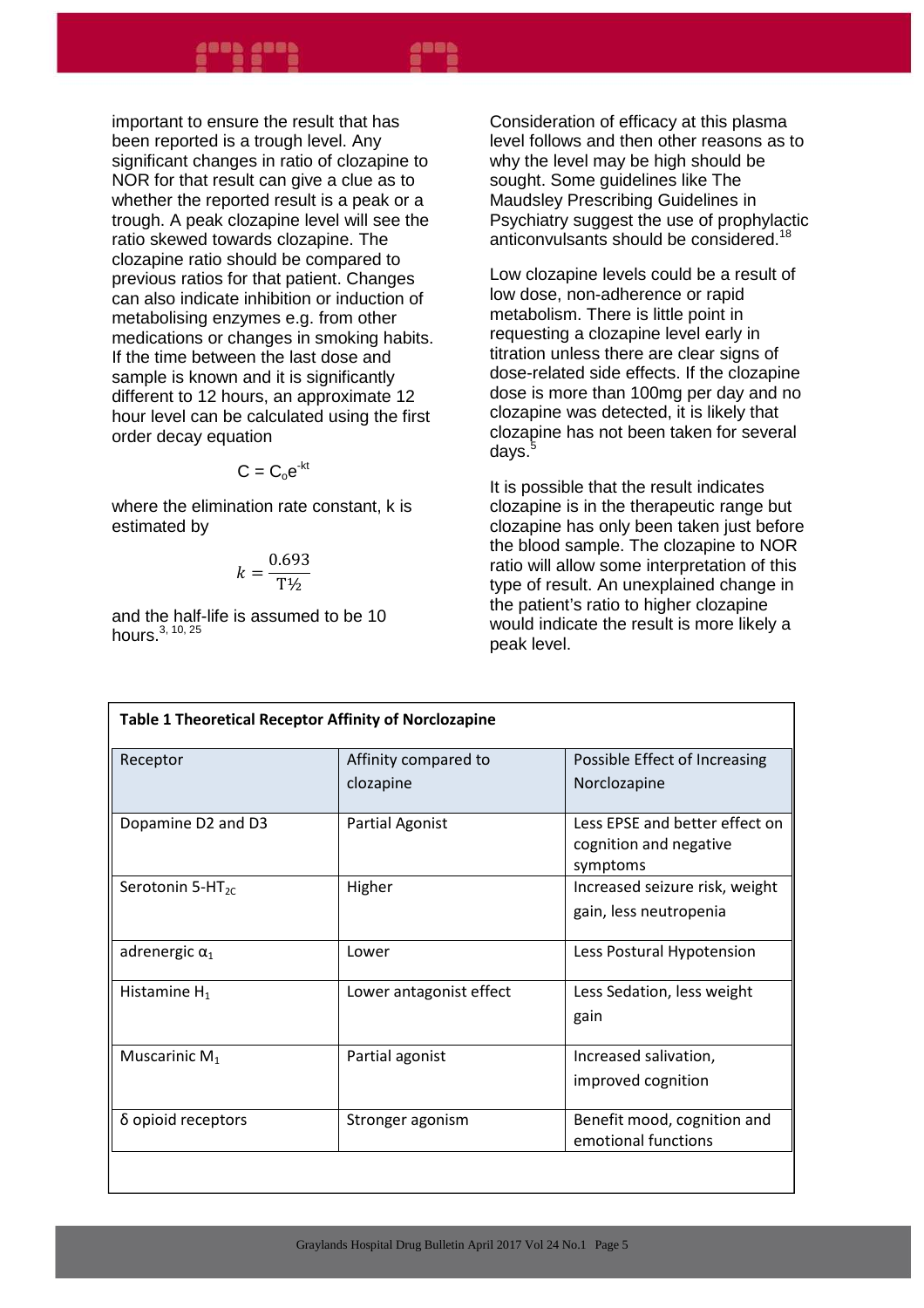Some variability in results can be attributed to the assay itself, however, in most cases, variability is mainly due to changes in pharmacokinetic parameters as described in Box 2. It remains important to view each result in the context of the trends of previous results for that patient.

#### **When to Add Fluvoxamine**

Using fluvoxamine as augmentation to ongoing clozapine treatment may be useful in certain clinical situations e.g. patients who

- do not respond adequately and have difficulty achieving therapeutic levels of clozapine,
- have prominent negative or depressive symptoms

Fluvoxamine potently inhibits  $CYP<sub>1A2</sub>$  in a dose dependent manner and significantly and irreversibly inhibits  $CYP<sub>3A4</sub>$  by forming a metabolic intermediate complex.<sup>9</sup> The addition of 50 mg can increase clozapine plasma levels by up to120 % <sup>6</sup> but the magnitude of the effects is variable and unpredictable.<sup>26</sup> It is thought that patients with fast  $CYP<sub>1A2</sub>$  enzymes will experience a more dramatic increase in clozapine levels from the addition of fluvoxamine.<sup>27</sup>

The addition of an enzyme inhibitor like fluvoxamine will also alter the clozapine to NOR ratio. Reducing the proportion of NOR may reduce some adverse effects, as NOR has higher affinity to serotonin 5-  $HT_{2C}$  receptors which are believed to contribute to seizure risk, weight gain and possible risk of the less severe forms of .<br>neutropenia than agranulocytosis.<sup>6</sup> NOR is considered a less potent antagonist at adrenergic  $\alpha_1$  and histamine H<sub>1</sub> receptors than clozapine and is less likely to cause adverse effects such as orthostatic hypotension and sedation.<sup>6, 24, 28</sup>

Agranulocytosis is generally regarded to be a result of an immunological reaction.<sup>19</sup> Bone marrow toxicity for both clozapine and its metabolites have been measured and NOR has been found to be up to 10 times more potent than clozapine.  $19$ 

Table 1 summarises different receptor affinities between NOR and clozapine and gives a theoretical outcome if the ratio is altered.

It is also possible that the clozapine to NOR ratio may differ between a patient's plasma and central nervous system as clozapine and NOR have differences in affinity to p-glycoprotein and so could penetrate the blood brain barrier to different extents.<sup>29</sup>

The use of fluvoxamine may also reduce the number of tablets a patient is prescribed. Apart from potentially reducing the number of tablets that could be available for misuse by a third party, less tablets to take could also improve adherence. However, addition of fluvoxamine adds another medication the regimen, increasing its complexity with the possibility of worsened adherence.

Another risk of using fluvoxamine in this way is increasing the risk of side effects as the plasma level increases. Since the effect of fluvoxamine of clozapine is difficult to predict, extremely high plasma levels can be produced with the consequent adverse effects. For this reason, it is recommended that if fluvoxamine is to be added to clozapine it is done cautiously.

This Drug Bulletin was written by Darren Schwartz and was reviewed by Dr Alexander John and the Graylands Pharmacy Department

Information about the assay was reviewed by Dr Sean O'Halloran, Senior Clinical Scientist Clinical Pharmacology & Toxicology, PathWest

Comments are welcome at the email address:

DrugInformation.Graylands@health.wa.gov.au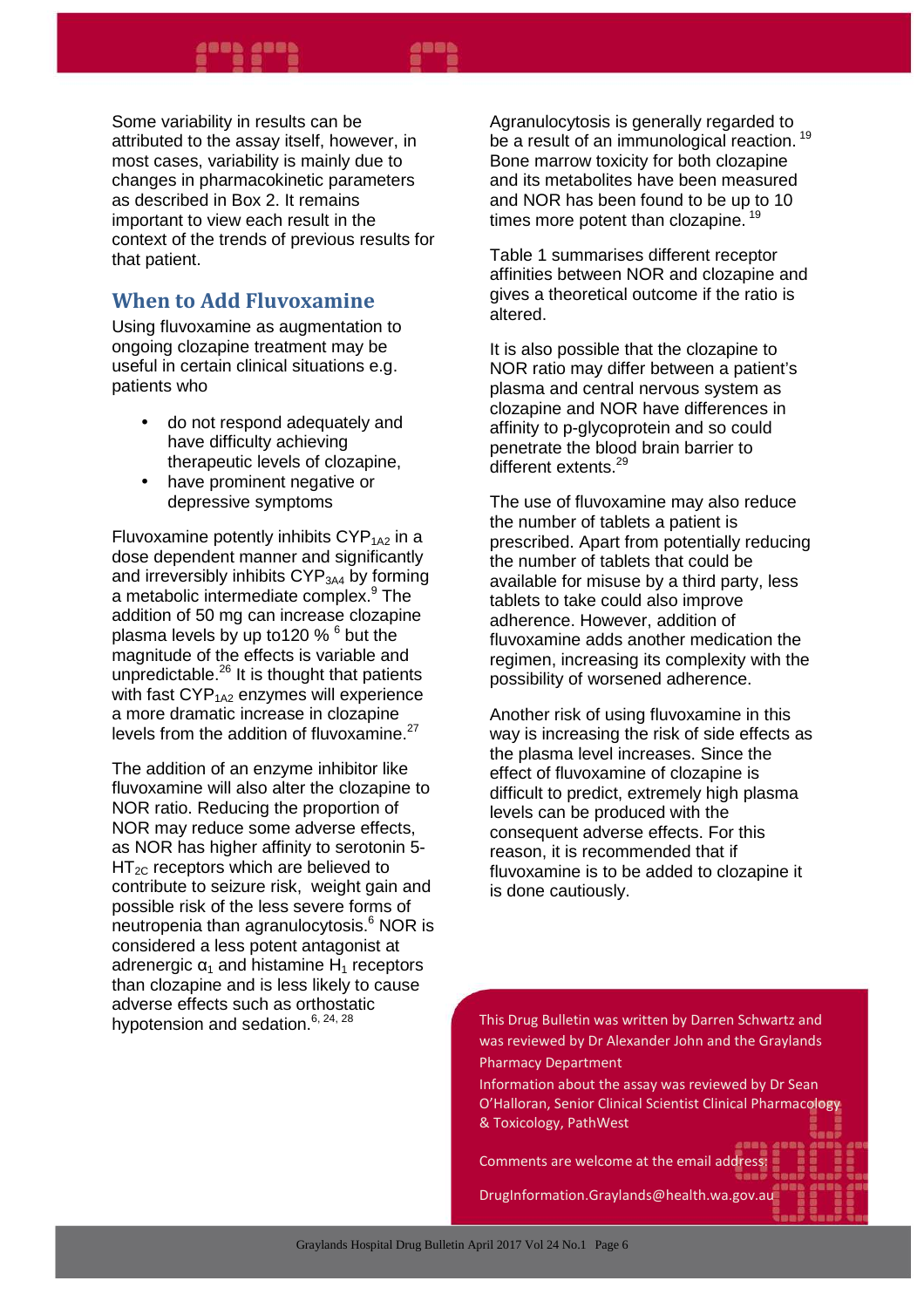#### References

- 1. Lopez LV, Kane JM. Plasma levels of second-generation antipsychotics and clinical response in acute psychosis: A review of the literature. Schizophrenia research 2013;147(2–3):368- 374.
- 2. Best-Shaw L, Gudbrandsen M, Nagar J, Rose D, David AS, Patel MX. Psychiatrists' perspectives on antipsychotic dose and the role of plasma concentration therapeutic drug monitoring. Therapeutic drug monitoring 2014;36(4):486-493.
- 3. Byerly MJ, DeVane CL. Pharmacokinetics of Clozapine and Risperidone: A Review of Recent Literature. Journal of clinical psychopharmacology 1996;16(2):177-187.
- 4. Procyshyn RM, Ho T, Wasan KM. Competitive Displacement of Clozapine from Plasma Proteins in Normolipidemic and Hyperlipidemic Plasma Samples: Clinical Implications. Drug development and industrial pharmacy 2005 2005/01/01;31(4-5):331-337.
- 5. Couchman L, Morgan PE, Spencer EP, Flanagan RJ. Plasma clozapine, norclozapine, and the clozapine: norclozapine ratio in relation to prescribed dose and other factors: data from a therapeutic drug monitoring service, 1993–2007. Therapeutic drug monitoring 2010;32(4):438-447.
- 6. Polcwiartek C, Nielsen J. The clinical potentials of adjunctive fluvoxamine to clozapine treatment: a systematic review. Psychopharmacology 2016;233(5):741-750.
- 7. Krivoy A, Gaughran F, Weizman A, Breen G, MacCabe JH. Gene polymorphisms potentially related to the pharmacokinetics of clozapine. International clinical psychopharmacology 2016;31(4):179-184.
- 8. Lee J, Bies R, Takeuchi H, et al. Quantifying Intraindividual Variations in Plasma Clozapine Levels. The Journal of clinical psychiatry 2016:681-687.
- 9. Tóth K, Csukly G, Sirok D, et al. Potential role of patients' CYP3A-status in clozapine pharmacokinetics. The international journal of neuropsychopharmacology 2017.
- 10. Fang J, Mosier K. Literature values of terminal half-lives of clozapine are dependent on the time of the last data point. Journal of Pharmacy & Pharmaceutical Sciences 2014;17(2):187- 189.
- 11. Antenez. MIMS Australia. 2016.
- 12. Rostami-Hodjegan A, Amin AM, Spencer EP, Lennard MS, Tucker GT, Flanagan RJ. Influence of dose, cigarette smoking, age, sex, and metabolic activity on plasma clozapine concentrations: a predictive model and nomograms to aid clozapine dose adjustment and to assess compliance in individual patients. Journal of clinical psychopharmacology 2004 Feb;24(1):70-78.
- 13. Lee J, Bhaloo A, Powell V, Remington G. Therapeutic Drug Monitoring of Clozapine: Sampling Error as a Source of Variance. Therapeutic drug monitoring 2014;36(6):829-831.
- 14. Oo TZ, Wilson JF, Naidoo D, Chetty M. Therapeutic monitoring of clozapine in Australia: the need for consensus. Therapeutic drug monitoring 2006;28(5):696-699.
- 15. Hermida J, Paz E, Tutor JC. Clozapine and norclozapine concentrations in serum and plasma samples from schizophrenic patients. Therapeutic drug monitoring 2008;30(1):41-45.
- 16. Zernig G, Ng K, Hiemke C, Saria A. Therapeutic drug monitoring-based clozapine dosing recommendations. Therapeutic drug monitoring 2007;29(1):130-131.
- 17. Greenwood-Smith C, Lubman DI, Castle DJ. Serum Clozapine Levels: A Review of Their Clinical Utility. Journal of psychopharmacology 2003;17(2):234-238.
- 18. Taylor D, Paton C, Kapur S. The Maudsley Prescribing Guidelines in Psychiatry. 12th ed. Hoboken: Wiley Blackwell; 2015.
- 19. Stark A, Scott J. A review of the use of clozapine levels to guide treatment and determine cause of death. Australian & New Zealand Journal of Psychiatry 2012;46(9):816-825.